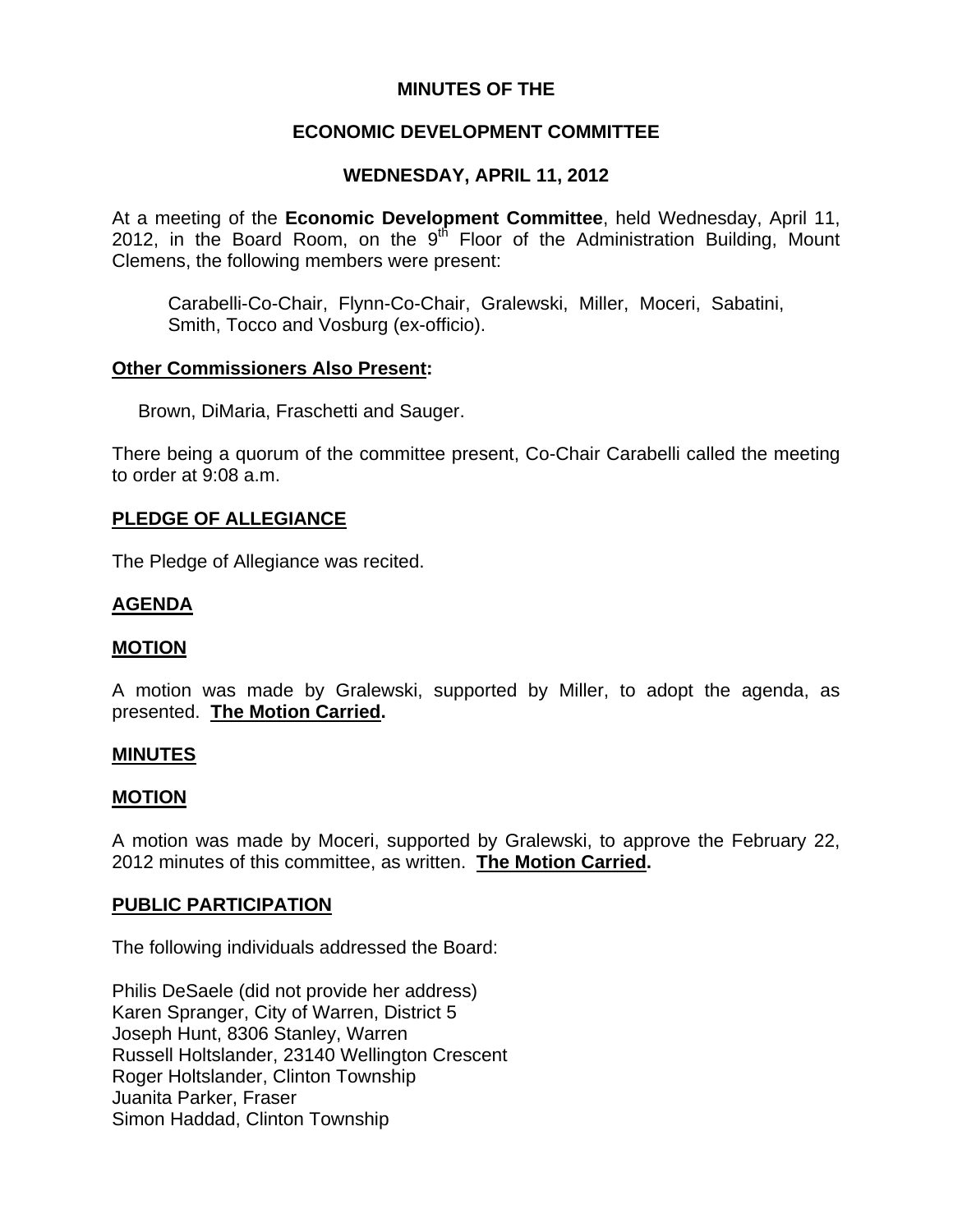# **AUTHORIZE THE PUBLICATION OF THE PROPOSED ARTICLES OF INCORPORATION OF THE MACOMB COUNTY ART INSTITUTE AUTHORITY**

### **MOTION**

A motion was made by Moceri, supported by Miller, to authorize the publication of the proposed Articles of Incorporation of the Macomb County Art Institute Authority. **Forward to the Finance Committee.** 

The following commissioner spoke: Flynn.

Annmarie Erickson from the Detroit Institute of Arts reiterated her comments made at the March 29<sup>th</sup> special meeting of the Economic Development Committee.

The following commissioners spoke: Flynn, Miller, Smith, Brown, Carabelli, Vosburg and Fraschetti.

Jill Smith overviewed the proposed draft copy of the Articles of Incorporation of the Macomb County Art Institute Authority:

Article 1 – Name

There were no questions.

Article 2 – Purposes

There were no questions.

Article 3 – Board of Directors

There were no questions.

Article 4 – Officers

There were no questions.

#### Article 5 – Powers and Duties

The following commissioners spoke: Carabelli, Smith, Flynn, Moceri, DiMaria, Miller, Fraschetti and Vosburg.

During discussion, the following actions were taken:

Specific to paragraph 4: A **friendly amendment** by Co-Chair Carabelli was accepted, as follows: To add the following language: "If approved by the electors."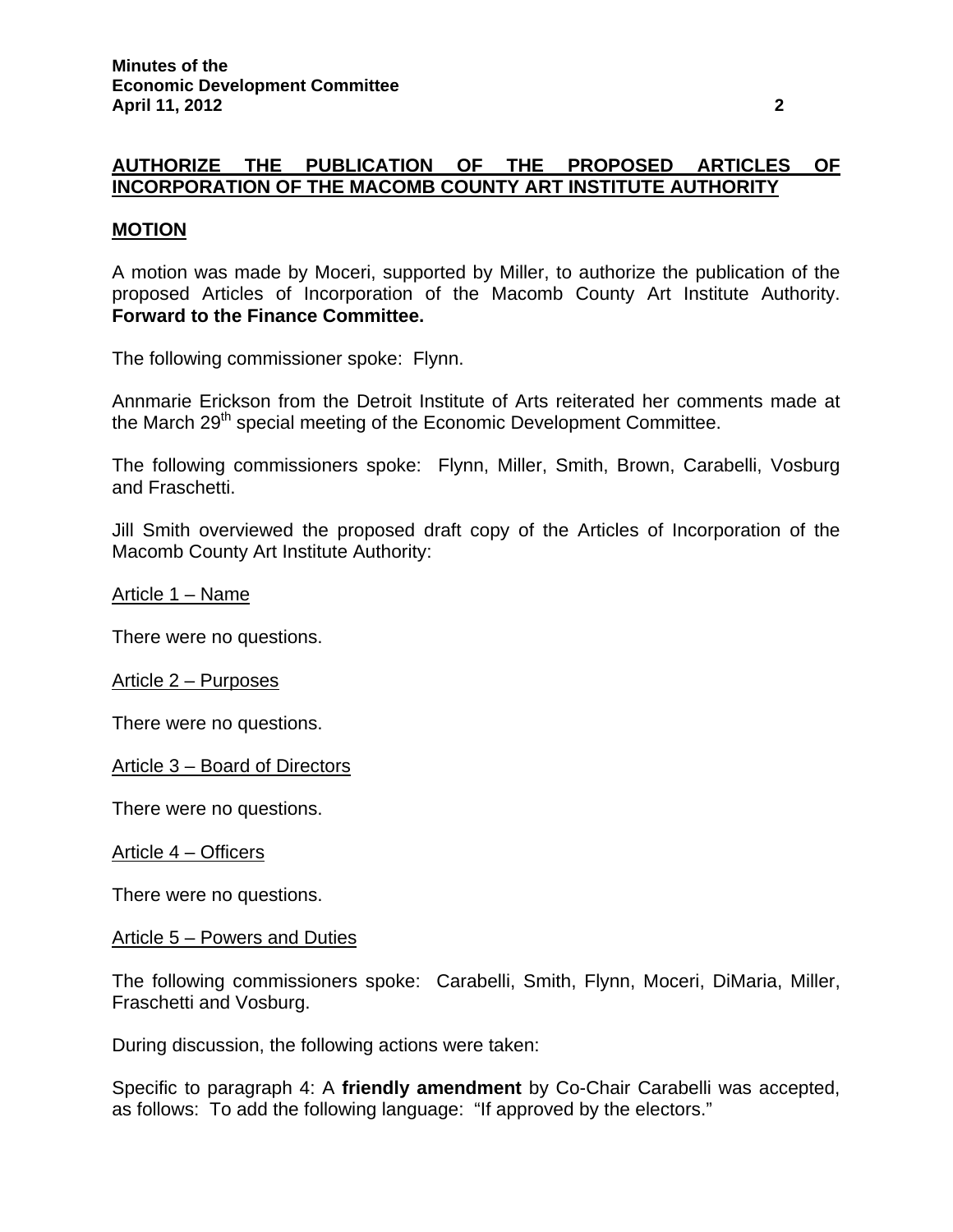Specific to paragraph 6: A **friendly amendment** by Co-Chair Carabelli was accepted, as follows: To add the following language: "Waiver of admission fees for residents of Macomb County."

Specific to paragraphs 15 and 16: A **friendly amendment** by Co-Chair Carabelli was accepted, as follows: To add the following sentence: "Notices and minutes will be forwarded to the Macomb County Board of Commissioners for posting as the Board of Commissioners determines."

A **friendly amendment** by Commissioner Moceri was accepted, as follows: To add another paragraph (after paragraph 16), which shall read: "The Authority will report annually on the status of the contract between the Authority and the Detroit Institute of Arts."

Article 6 – Amendments to the Articles of Incorporation

There were no questions.

### Article 7 – Publication and Filing

There were no questions.

Article 8 – Dissolution of Authority

There were no questions.

Article 9 – Term and Effectiveness

There were no questions.

Before the roll call vote was taken, the following commissioners spoke: Carabelli, Brown, Sabatini, Fraschetti and Smith.

A roll call vote was taken on the **main motion, as amended**, as follows:

Voting Yes were Flynn, Miller, Moceri and Tocco. There were 4 "Yes" votes.

Voting No were Carabelli, Gralewski, Sabatini and Smith. There were 4 "No" votes.

#### **The Motion was Defeated.**

### **APPROVE AMENDMENT TO NSP 1 & 3 AND HOME PROGRAM AND AUTHORIZE SUBMISSION OF THE AMENDMENT TO THE U.S. DEPARTMENT OF HOUSING AND URBAN DEVELOPMENT**

Mike Rozny gave an extensive overview of this request.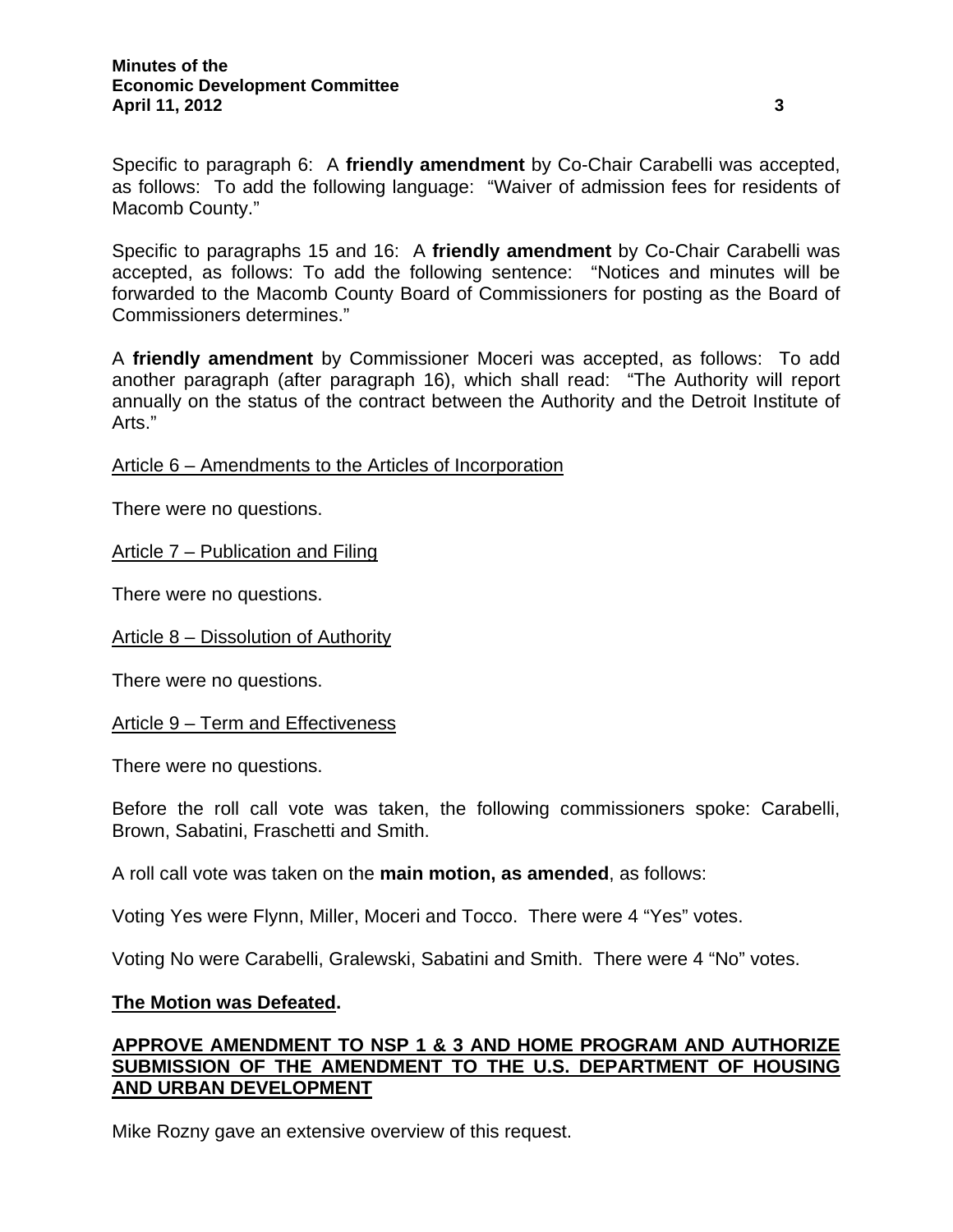### **COMMITTEE RECOMMENDATION – MOTION**

A MOTION WAS MADE BY MOCERI, SUPPORTED BY SMITH, TO RECOMMEND THAT THE BOARD OF COMMISSIONERS APPROVE THE AMENDMENT TO THE NEIGHBORHOOD STABILIZATION PROGRAMS 1 AND 3, AND HOME PROGRAM, AND AUTHORIZE THE SUBMISSION OF THE AMENDMENT TO THE U.S. DEPARTMENT OF HOUSING AND URBAN DEVELOPMENT. FURTHER, A COPY OF THIS BOARD OF COMMISSIONERS' ACTION IS DIRECTED TO BE DELIVERED FORTHWITH TO THE OFFICE OF THE COUNTY EXECUTIVE.

The following commissioner spoke: Carabelli.

Co-Chair Carabelli asked that it be made part of the record that he will be voting no, because they did not go out for bid competitively for the same type of projects and awarded a no-bid contract.

The following commissioners spoke: Smith and Moceri.

Eastpointe City Manager Steve Duchane spoke in support of this project.

The following commissioners spoke: Fraschetti and Smith.

Co-Chair Carabelli called for a vote on the motion and **THE MOTION CARRIED WITH CARABELLI AND SABATINI VOTING "NO."** 

#### **ADOPTION OF PROCLAMATIONS**

#### **COMMITTEE RECOMMENDATION – MOTION**

A MOTION WAS MADE BY MOCERI, SUPPORTED BY MILLER, TO RECOMMEND THAT THE BOARD OF COMMISSIONERS ADOPT THE FOLLOWING PROCLAMATIONS:

RECOGNIZING CHRISTOPHER SCOTT AS BEING SELECTED AS CRAIN'S 2012 CLASS OF 20 IN THEIR 20s **(OFFERED BY FLYNN AND CARABELLI)**;

RECOGNIZING BOBBY STASZAK AS BEING SELECTED AS CRAIN'S 2012 CLASS OF 20 IN THEIR 20s **(OFFERED BY FLYNN AND CARABELLI)**; AND

RECOGNIZING JEREMY YAKEL AS BEING SELECTED AS CRAIN'S 2012 CLASS OF 20 IN THEIR 20s **(OFFERED BY FLYNN, CARABELLI AND VOSBURG)**.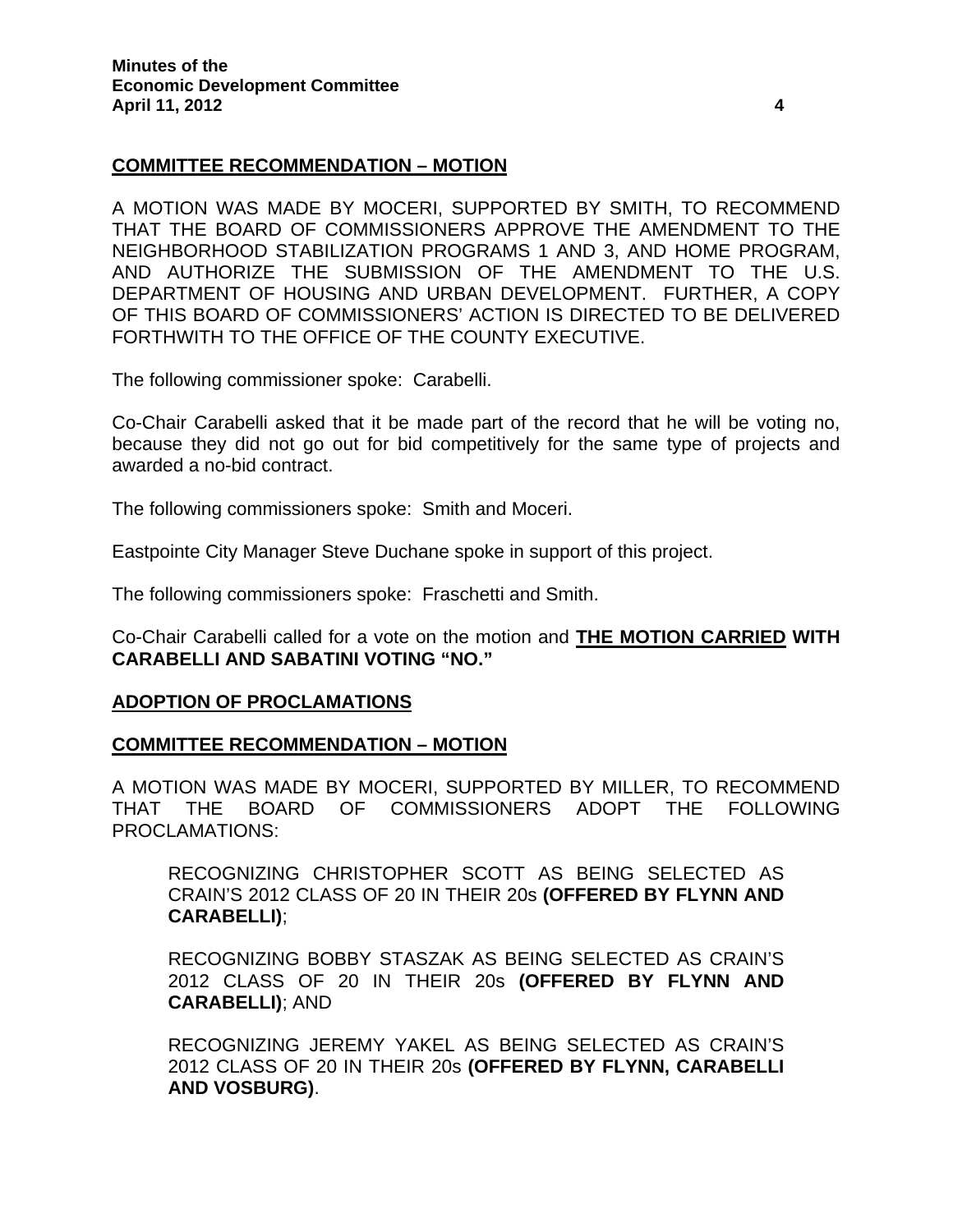FURTHER, A COPY OF THIS BOARD OF COMMISSIONERS' ACTION IS DIRECTED TO BE DELIVERED FORTHWITH TO THE OFFICE OF THE COUNTY EXECUTIVE.

## **THE MOTION CARRIED.**

# **RECEIVE AND FILE PROPOSED MACOMB COUNTY ORCHARD TRAIL ORDINANCE 2012-\_\_\_\_**

Jill Smith noted the Macomb Orchard Trail (MOT) Commission is proposing the Ordinance. She introduced Troy Jeschke, Chair of the MOT Commission.

The following commissioners spoke: Moceri and Flynn.

Troy Jeschke overviewed the reasons why an Ordinance is necessary and the intention of the Ordinance. He reported that they modeled the Ordinance from other trails in the area that have been successful in the past. He reported the MOT Commission has reviewed the Ordinance at a number of meetings earlier this year. They would like to submit it for this committee's viewing and subsequent approval at a later date.

Jill Smith indicated the most concerning is graffiti and destruction along the trail. Additionally, she is hoping once they receive numbers from the Finance Department that the MOT Commission will be able to present their Annual Report and proposed Phase I spring replanting plan at next month's committee meeting.

The following commissioner spoke: Carabelli.

### **MOTION**

A motion was made by Smith, supported by Sabatini, to receive and file the proposed Macomb County Orchard Trail Ordinance 2012-\_\_\_. **The Motion Carried.** 

### **PRESENTATION FROM MACOMB AGRICULTURAL PDR COMMITTEE**

A 2011 Directory on Michigan Farm Market & Agricultural Tourism was distributed.

Keith Rengert gave a verbal presentation. Key areas covered included:

- History of the Purchase of Development Rights (PDR) Program
- Data on farming in Macomb County
- What is PDR
- Five townships currently involved
- Why would one want to sell development rights
- Examples of how PDR can work
- Nationally recognized in 2002 with National Association of Counties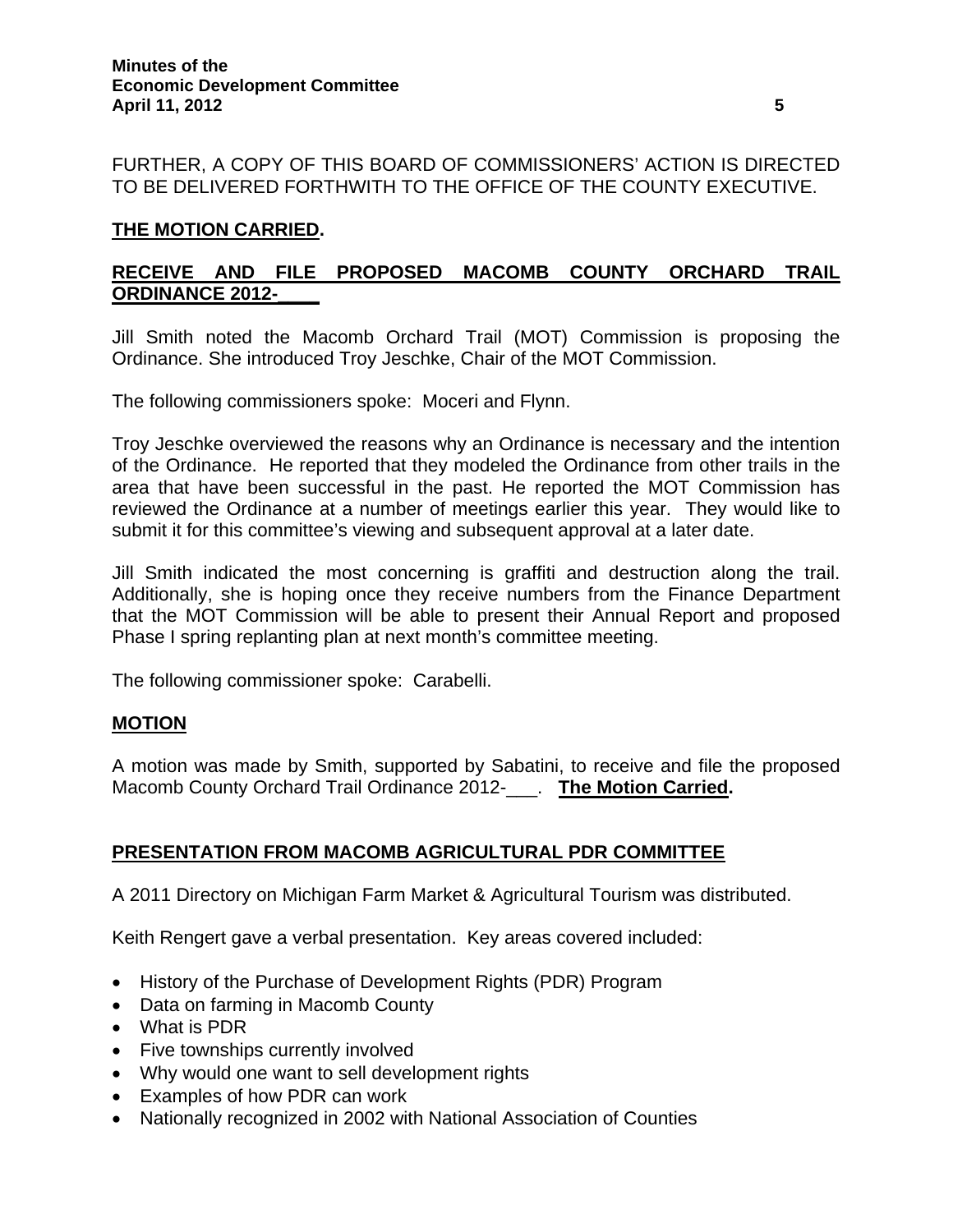He asked for the Board's continued support of the program and agriculture in Macomb County.

Ken DeCock gave a verbal presentation. Key areas covered included:

- Funding and success of PDR in Macomb County
- Assistance received from Michigan State University Extension and from the Planning and Economic Development Department
- 2002 Macomb County Policy Recommendations on Farmland and Open Space **Preservation**

Lastly, he thanked the Board for their commitment and he hopes to continue the process.

## **MOTION**

A motion was made by Miller, supported by Tocco, to receive and file the presentation by Keith Rengert and Ken DeCock from the Macomb Agricultural PDR Committee. **The Motion Carried.** 

### **R-PATH MONTHLY REPORTS FOR MARCH AND APRIL**

Co-Chair Flynn moved the R-PATH reports to the next meeting of this committee.

## **RECEIVE AND FILE DEPARTMENT OF ROADS FEDERALLY APPROVED TRANSPORTATION IMPROVEMENT PROGRAM (TIP) PROJECTS FOR 2012**

#### **MOTION**

A motion was made by Sabatini, supported by Gralewski, to receive and file the Macomb County Department of Roads federally approved Transportation Improvement Program projects for 2012.

There were no questions for Robert Hoepfner from the Department of Roads.

Co-Chair Flynn called for a vote on the motion and **The Motion Carried.** 

### **UPCOMING EVENTS**

### **MOTION**

A motion was made by Miller, supported by Gralewski, to receive and file the update on upcoming events. **The Motion Carried.**